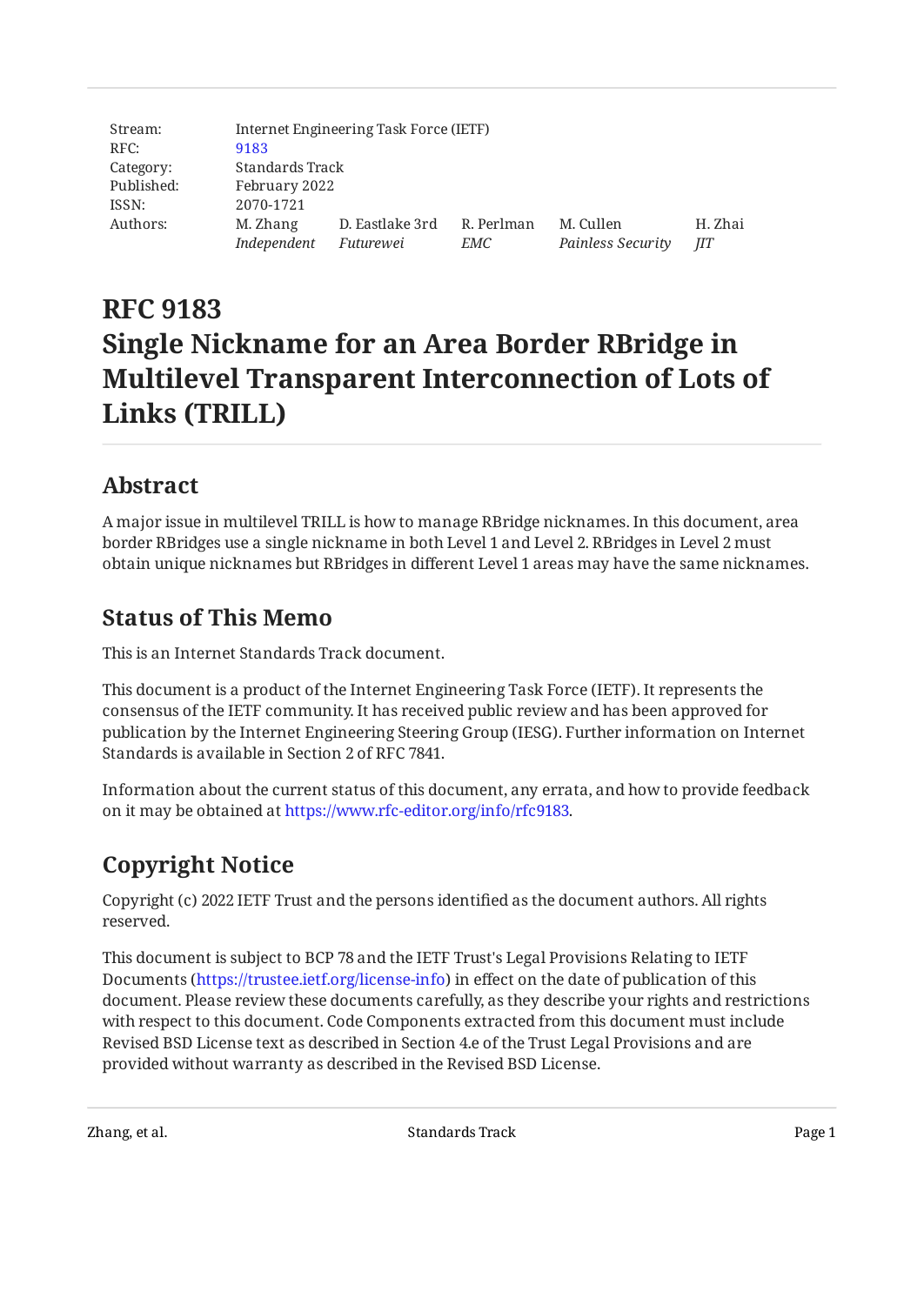## <span id="page-1-0"></span>**[Table of Contents](#page-1-0)**

- [1](#page-1-1). [Introduction](#page-1-1)
- [2](#page-2-0). [Acronyms and Terminology](#page-2-0)
- [3](#page-3-0). [Nickname Handling on Border RBridges](#page-3-0)
	- [3.1.](#page-3-1) [Actions on Unicast Packets](#page-3-1)
	- [3.2.](#page-4-0) [Actions on Multi-destination Packets](#page-4-0)
- [4](#page-5-0). [Per-Flow Load Balancing](#page-5-0)
	- [4.1.](#page-5-1) [L2-to-L1 Ingress Nickname Replacement](#page-5-1)
	- [4.2.](#page-6-0) [L1-to-L2 Egress Nickname Replacement](#page-6-0)
- [5](#page-6-1). [Protocol Extensions for Discovery](#page-6-1)
	- [5.1.](#page-6-2) [Discovery of Border RBridges in L1](#page-6-2)
	- [5.2.](#page-7-0) [Discovery of Border RBridge Sets in L2](#page-7-0)
- [6](#page-7-1). [One Border RBridge Connects Multiple Areas](#page-7-1)
- [7](#page-8-0). [E-L1FS/E-L2FS Backwards Compatibility](#page-8-0)
- [8](#page-8-1). [Manageability Considerations](#page-8-1)
- [9](#page-9-0). [Security Considerations](#page-9-0)
- [10](#page-9-1). [IANA Considerations](#page-9-1)
- [11](#page-10-0). [References](#page-10-0)
	- [11.1.](#page-10-1) [Normative References](#page-10-1)
	- [11.2.](#page-11-0) [Informative References](#page-11-0)

[Appendix A.](#page-11-1) [Level Transition Clari](#page-11-1)fication

[Authors' Addresses](#page-12-0)

## <span id="page-1-1"></span>**[1. Introduction](#page-1-1)**

TRILL (Transparent Interconnection of Lots of Links) [RFC6325] [RFC7780] multilevel techniques are designed to improve TRILL scalability issues.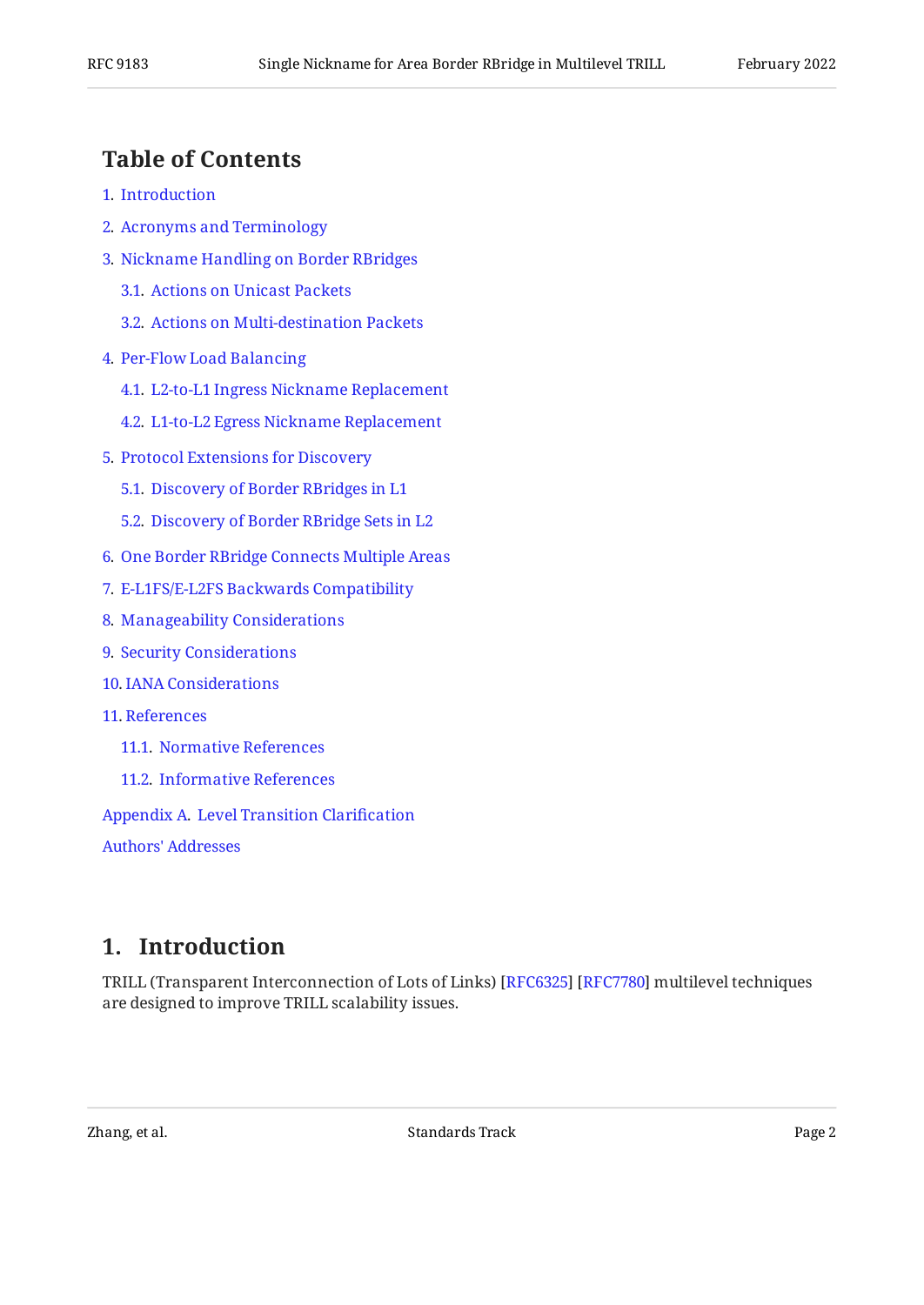"[Alternatives for Multilevel Transparent Interconnection of Lots of Links \(TRILL\)"](#page-11-2) [\[RFC8243\]](#page-11-2) is an educational document to explain multilevel TRILL and list possible concerns. It does not specify a protocol. As described in [RFC8243], there have been two proposed approaches. One approach, which is referred to as the "unique nickname" approach, gives unique nicknames to all the TRILL switches in the multilevel campus either by having the Level 1/Level 2 border TRILL switches advertise which nicknames are not available for assignment in the area or by partitioning the 16-bit nickname into an "area" field and a "nickname inside the area" field. [[RFC8397\]](#page-11-3) is the Standards Track document specifying a "unique nickname" flavor of TRILL multilevel. The other approach, which is referred to in [RFC8243] as the "aggregated nickname" approach, involves assigning nicknames to the areas, and allowing nicknames to be reused inside different areas, by having the border TRILL switches rewrite the nickname fields when entering or leaving an area. [RFC8243] makes the case that, while unique nickname multilevel solutions are simpler, aggregated nickname solutions scale better.

The approach specified in this Standards Track document is somewhat similar to the "aggregated nickname" approach in [RFC8243] but with a very important difference. In this document, the nickname of an area border RBridge is used in both Level 1 (L1) and Level 2 (L2). No additional nicknames are assigned to represent L1 areas as such. Instead, multiple border RBridges are allowed and each L1 area is denoted by the set of all nicknames of those border RBridges of the area. For this approach, nicknames in the L2 area **MUST** be unique but nicknames inside an L1 area can be reused in other L1 areas that also use this approach. The use of the approach specified in this document in one L1 area does not prohibit the use of other approaches in other L1 areas in the same TRILL campus, for example the use of the unique nickname approach specified in . The TRILL packet format is unchanged by this document, but data plane processing is [[RFC8397\]](#page-11-3) changed at Border RBridges and efficient high volume data flow at Border RBridges might require forwarding hardware change.

## <span id="page-2-0"></span>**[2. Acronyms and Terminology](#page-2-0)**

Area Border RBridge: A border RBridge between a Level 1 area and Level 2.

Data Label: VLAN or Fine-Grained Label (FGL).

DBRB: Designated Border RBridge.

IS-IS: Intermediate System to Intermediate System [IS-IS].

Level: Similar to IS-IS, TRILL has Level 1 for intra-area and Level 2 for inter-area. Routing information is exchanged between Level 1 RBridges within the same Level 1 area, and Level 2 RBridges can only form relationships and exchange information with other Level 2 RBridges.

The key words "MUST", "MUST NOT", "REQUIRED", "SHALL", "SHALL NOT", "SHOULD", "SHOULD NOT", "**RECOMMENDED", "NOT RECOMMENDED", "MAY",** and "OPTIONAL" in this document are to be interpreted as described in BCP 14 [RFC2119] [RFC8174] when, and only when, they appear in all capitals, as shown here.

Familiarity with [\[RFC6325](#page-10-2)] is assumed in this document.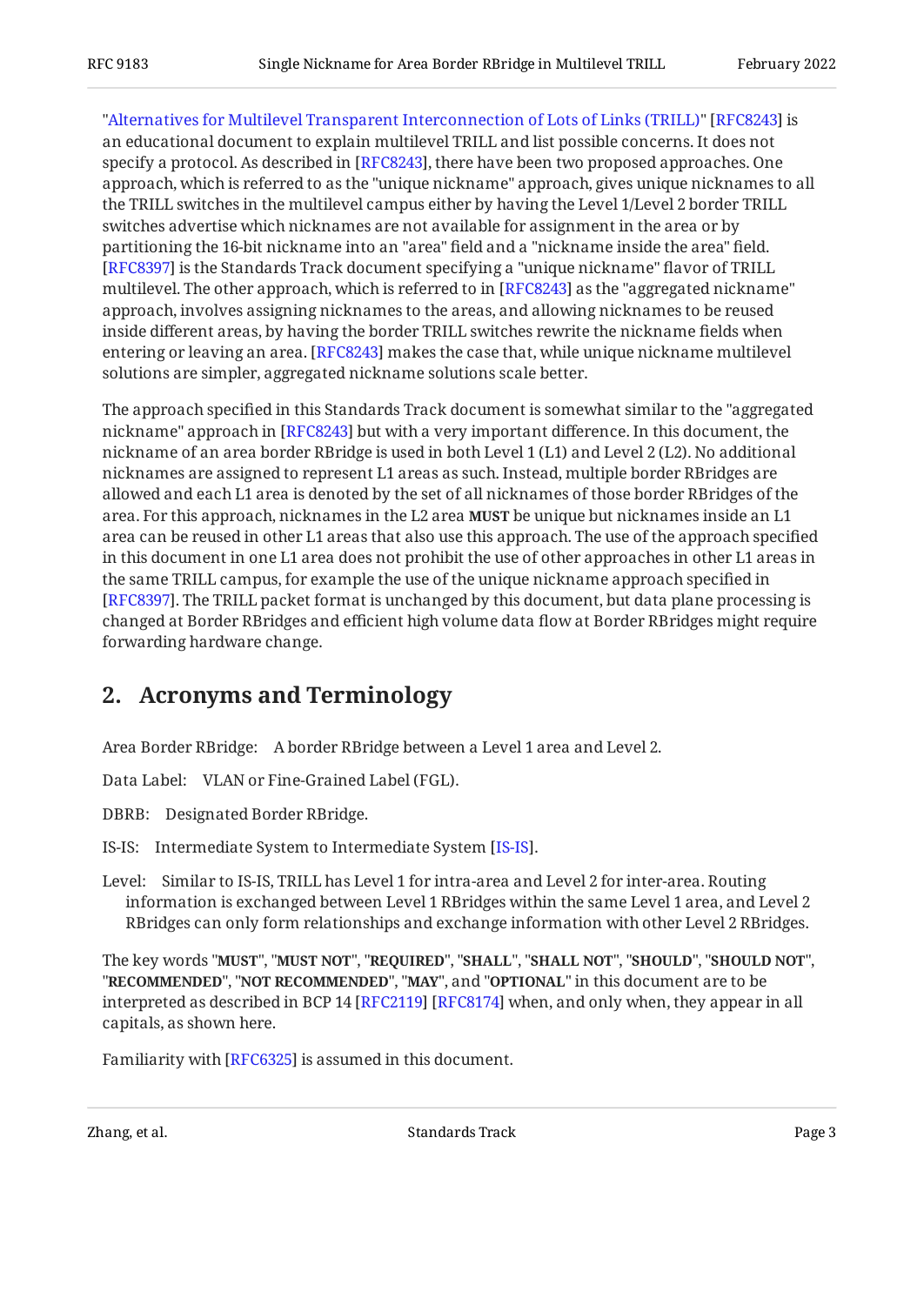# <span id="page-3-0"></span>**[3. Nickname Handling on Border RBridges](#page-3-0)**

This section provides an illustrative example and description of the border learning border RBridge nicknames.

<span id="page-3-2"></span> Area {2,20} Level 2 Area {3,30} +-------------------+ +-----------------+ +--------------+ | | | | | | | S--RB27---Rx--Rz----RB2---Rb---Rc--Rd---Re--RB3---Rk--RB44---D | | 27 | | 39 | | 44 | | ----RB20--- ----RB30--- | +-------------------+ +-----------------+ +--------------+

*[Figure 1: An Example Topology for TRILL Multilevel](#page-3-2)* 

In [Figure 1,](#page-3-2) RB2, RB20, RB3, and RB30 are area border TRILL switches (RBridges). Their nicknames are 2, 20, 3, and 30, respectively, and are used as TRILL switch identifiers in their areas [RFC6325]. Area border RBridges use the set of border nicknames to denote the L1 area that they are attached to. For example, RB2 and RB20 use nicknames {2,20} to denote the L1 area on the left.

A source S is attached to RB27 and a destination D is attached to RB44. RB27 has a nickname (say, 27), and RB44 has a nickname (say, 44). (In fact, they could even have the same nickname, since the TRILL switch nickname will not be visible outside these Level 1 areas.)

### <span id="page-3-1"></span>**[3.1. Actions on Unicast Packets](#page-3-1)**

Let's say that S transmits a frame to destination D and let's say that D's location has been learned by the relevant TRILL switches already. These relevant switches have learned the following:

- 1) RB27 has learned that D is connected to nickname 3.
- 2) RB3 has learned that D is attached to nickname 44.

The following sequence of events will occur:

- 1. S transmits an Ethernet frame with source MAC = S and destination MAC = D.
- 2. RB27 encapsulates with a TRILL header with ingress RBridge = 27 and egress RBridge = 3 producing a TRILL Data packet.
- RB2 and RB20 have announced in the Level 1 IS-IS area designated {2,20} that they are 3. attached to the nicknames of all the border RBridges in the Level 2 area including RB3 and RB30. Therefore, IS-IS routes the packet to RB2 (or RB20, if RB20 is on the least-cost route from RB27 to RB3).
- RB2, when transitioning the packet from Level 1 to Level 2, replaces the ingress TRILL switch 4. nickname with its own nickname, replacing 27 with 2. Within Level 2, the ingress RBridge field in the TRILL header will therefore be 2, and the egress RBridge field will be 3. (The egress nickname **MAY** be replaced with any area nickname selected from {3,30} such as 30. See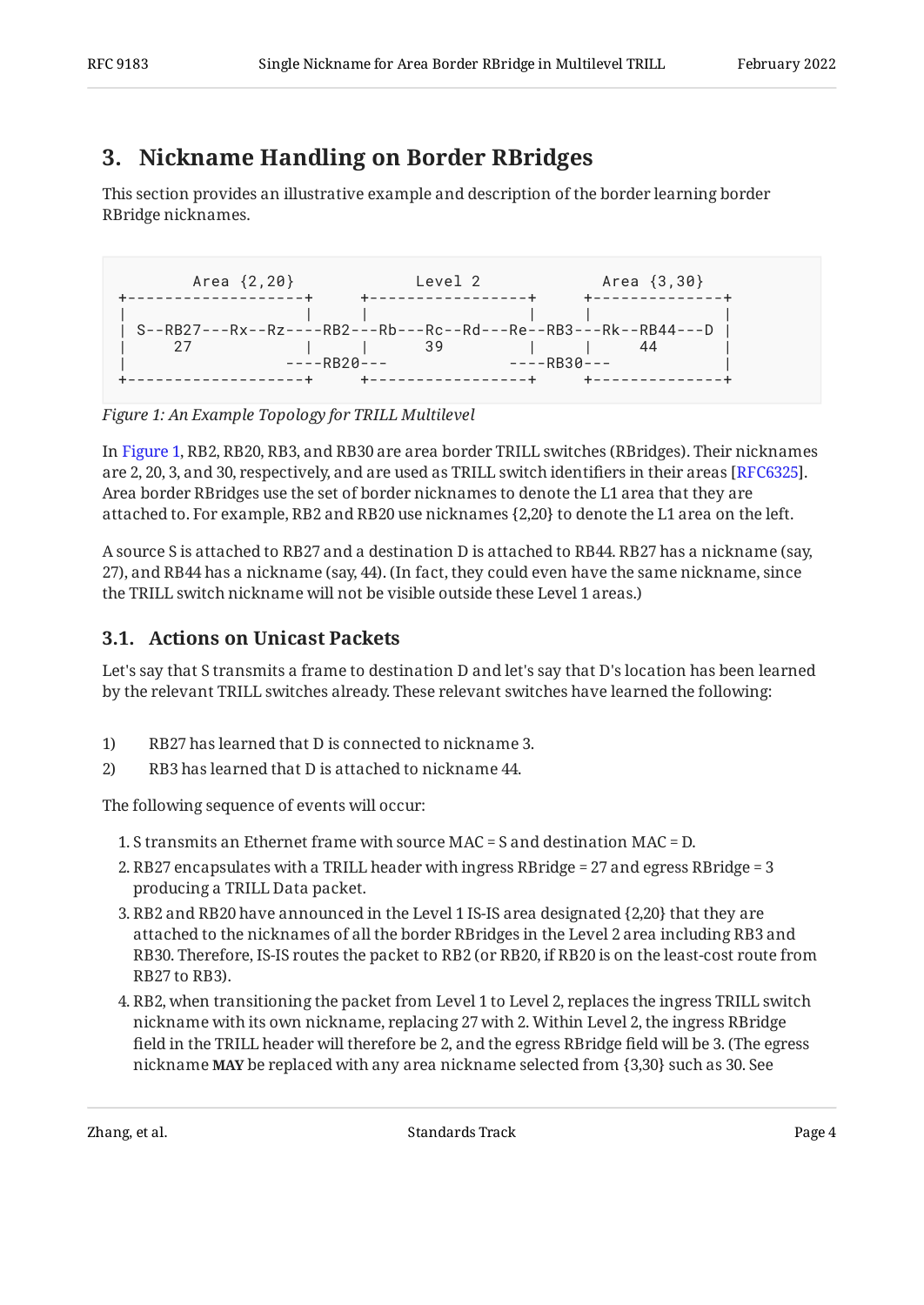[Section 4](#page-5-0) for the detail of the selection method. Here, suppose the egress nickname remains 3.) Also, RB2 learns that S is attached to nickname 27 in area {2,20} to accommodate return traffic. RB2 **SHOULD** synchronize with RB20 using the End Station Address Distribution Information (ESADI) protocol [RFC7357] that MAC = S is attached to nickname 27.  $\,$ 

- 5. The packet is forwarded through Level 2, to RB3, which has advertised, in Level 2, its L2 nickname as 3.
- 6. RB3, when forwarding into area {3,30}, replaces the egress nickname in the TRILL header with RB44's nickname (44) based on looking up D. (The ingress nickname **MAY** be replaced with any area nickname selected from {2,20}. See [Section 4](#page-5-0) for the detail of the selection method. Here, suppose the ingress nickname remains 2.) So, within the destination area, the ingress nickname will be 2 and the egress nickname will be 44.
- RB44, when decapsulating, learns that S is attached to nickname 2, which is one of the area 7. nicknames of the ingress.

### <span id="page-4-0"></span>**[3.2. Actions on Multi-destination Packets](#page-4-0)**

Distribution trees for flooding of multi-destination packets are calculated separately within each L1 area and in L2. When a multi-destination packet arrives at the border, it needs to be transitioned either from L1 to L2, or from L2 to L1. All border RBridges are eligible for Level transition. However, for each multi-destination packet, only one of them acts as the Designated Border RBridge (DBRB) to do the transition while other non-DBRBs **MUST** drop the received copies. By default, the border RBridge with the smallest nickname, considered as an unsigned integer, is elected DBRB. All border RBridges of an area **MUST** agree on the mechanism used to determine the DBRB locally. The use of an alternative is possible, but out of the scope of this document; one such mechanism is used in [Section 4](#page-5-0) for load balancing.

As per [RFC6325], multi-destination packets can be classified into three types: unicast packets with unknown destination MAC addresses (unknown-unicast packets), multicast packets, and broadcast packets. Now suppose that D's location has not been learned by RB27 or the frame received by RB27 is recognized as broadcast or multicast. What will happen within a Level 1 area (as it would in TRILL today) is that RB27 will forward the packet as multi-destination, setting its M bit to 1 and choosing an L1 tree, which would flood the packet on that distribution tree (subject to potential pruning).

When the copies of the multi-destination packet arrive at area border RBridges, non-DBRBs **MUST** drop the packet while the DBRB (say, RB2) needs to do the Level transition for the multidestination packet. For an unknown-unicast packet, if the DBRB has learned the destination MAC address, it **SHOULD** convert the packet to unicast and set its M bit to 0. Otherwise, the multidestination packet will continue to be flooded as a multicast packet on the distribution tree. The DBRB chooses the new distribution tree by replacing the egress nickname with the new tree root RBridge nickname from the area the packet is entering. The following sequence of events will occur:

1. RB2, when transitioning the packet from Level 1 to Level 2, replaces the ingress TRILL switch nickname with its own nickname, replacing 27 with 2. RB2 also **MUST** replace the egress RBridge nickname with an L2 tree root RBridge nickname (say, 39). In order to accommodate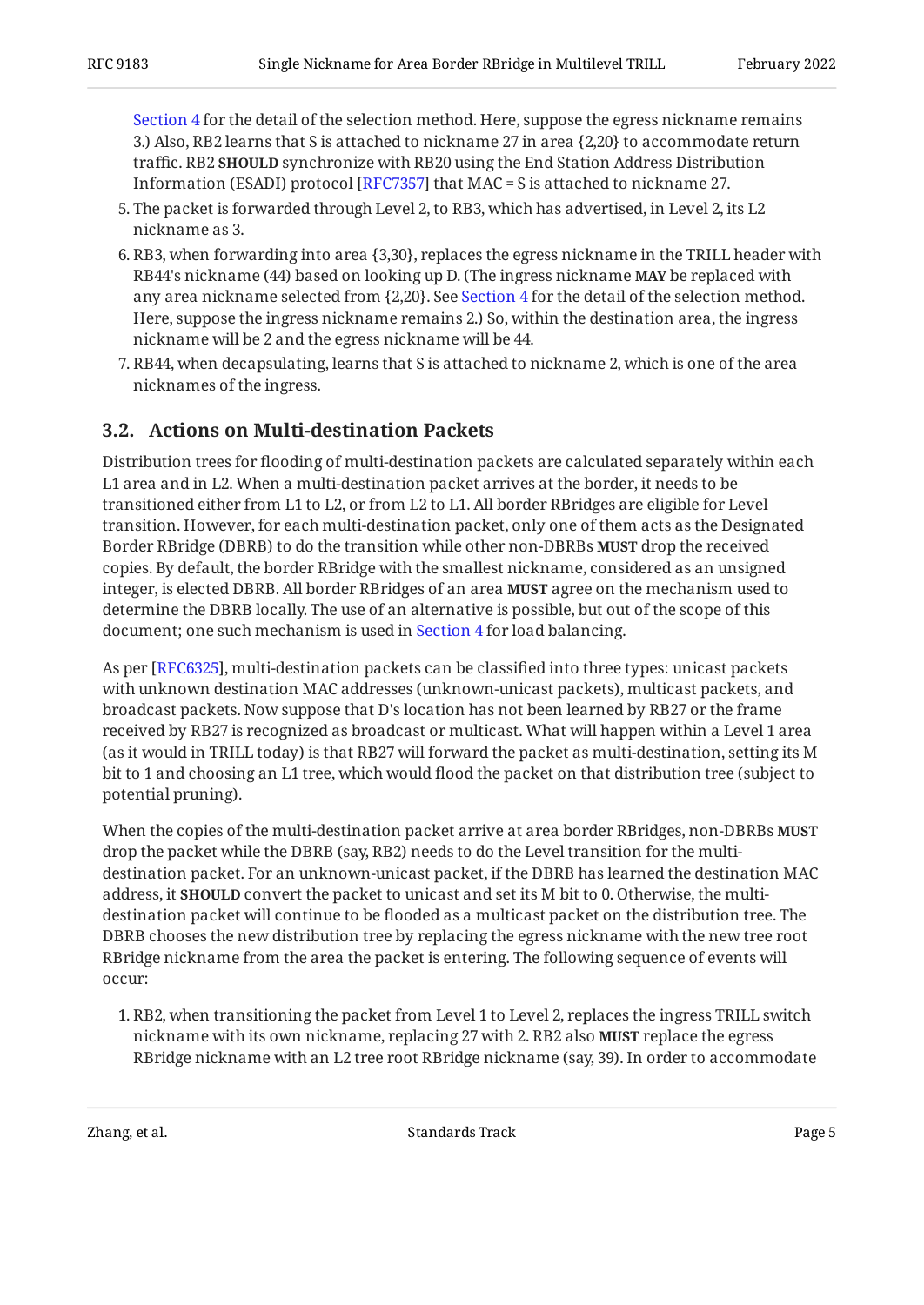return traffic, RB2 records that S is attached to nickname 27 and **SHOULD** use the ESADI protocol [RFC7357] to synchronize this attachment information with other border RBridges (say, RB20) in the area.

- 2. RB20 will receive the packet flooded on the L2 tree by RB2. It is important that RB20 does not transition this packet back to L1 as it does for a multicast packet normally received from another remote L1 area. RB20 should examine the ingress nickname of this packet. If this nickname is found to be a border RBridge nickname of the area {2,20}, RB2 must not forward the packet into this area.
- The multi-destination packet is flooded on the Level 2 tree to reach all border routers for all 3. L1 areas including both RB3 and RB30. Suppose RB3 is the selected DBRB. The non-DBRB RB30 will drop the packet.
- RB3, when forwarding into area {3,30}, replaces the egress nickname in the TRILL header with 4. the root RBridge nickname of a distribution tree of L1 area  $\{3,30\}$  -- say, 30. (Here, the ingress nickname **MAY** be replaced with a different area nickname selected from {2,20}, the set of border RBridges to the ingress area, as specified in [Section 4.](#page-5-0)) Now suppose that RB27 has learned the location of D (attached to nickname 3), but RB3 does not know where D is because this information has fallen out of cache or RB3 has restarted or some other reason. In that case, RB3 must turn the packet into a multi-destination packet and then floods it on a distribution tree in the L1 area {3,30}.
- 5. RB30 will receive the packet flooded on the L1 tree by RB3. It is important that RB30 does not transition this packet back to L2. RB30 should also examine the ingress nickname of this packet. If this nickname is found to be an L2 Border RBridge Nickname, RB30 must not transition the packet back to L2.
- 6. The multicast listener RB44, when decapsulating the received packet, learns that S is attached to nickname 2, which is one of the area nicknames of the ingress.

<span id="page-5-0"></span>See also [Appendix A.](#page-11-1)

## **[4. Per-Flow Load Balancing](#page-5-0)**

Area border RBridges perform ingress/egress nickname replacement when they transition TRILL Data packets between Level 1 and Level 2. The egress nickname will again be replaced when the packet transitions from Level 2 to Level 1. This nickname replacement enables the per-flow load balance, which is specified in the following subsections. The mechanism specified in [Section 4.1](#page-5-1) or that in [Section 4.2](#page-6-0) or both is necessary in general to load-balance traffic across L2 paths.

### <span id="page-5-1"></span>**[4.1. L2-to-L1 Ingress Nickname Replacement](#page-5-1)**

When a TRILL Data packet from other L1 areas arrives at an area border RBridge, this RBridge **MAY** select one area nickname of the ingress area to replace the ingress nickname of the packet so that the returning TRILL Data packet can be forwarded to this selected nickname to help loadbalance return unicast traffic over multiple paths. The selection is simply based on a pseudorandomalgorithm as discussed in Section 5.3 of [RFC7357]. With the random ingress nickname replacement, the border RBridge actually achieves a per-flow load balance for returning traffic.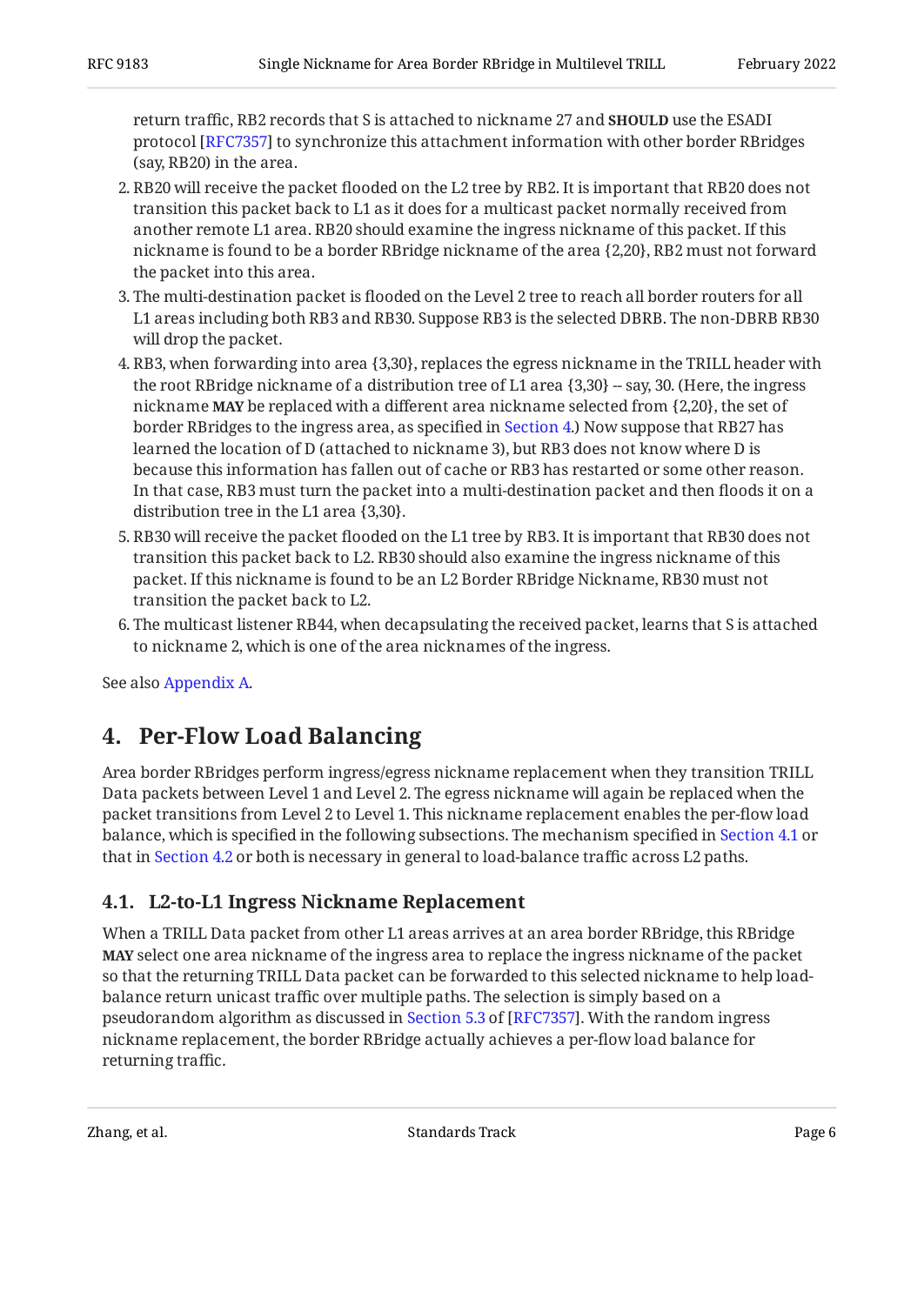All area border RBridges for an L1 area **MUST** agree on the same pseudorandom algorithm. The source MAC address, ingress area nicknames, egress area nicknames, and the Data Label of the received TRILL Data packet are candidate factors of the input of this pseudorandom algorithm. Note that the value of the destination MAC address **SHOULD** be excluded from the input of this pseudorandom algorithm; otherwise, the egress RBridge could see one source MAC address flipflopping among multiple ingress RBridges.

### <span id="page-6-0"></span>**[4.2. L1-to-L2 Egress Nickname Replacement](#page-6-0)**

When a unicast TRILL Data packet originated from an L1 area arrives at an area border RBridge of that L1 area, that RBridge MAY select one area nickname of the egress area to replace the egress nickname of the packet. By default, it **SHOULD** choose the egress area border RBridge with the least cost route to reach or, if there are multiple equal cost egress area border RBridges, use the pseudorandomalgorithm as defined in Section 5.3 of [RFC7357] to select one. The use of that algorithm MAY be extended to selection among some stable set of egress area border RBridges that include non-least-cost alternatives if it is desired to obtain more load spreading at the cost of sometimes using a non-least-cost Level 2 route to forward the TRILL Data packet to the egress area.

## <span id="page-6-1"></span>**[5. Protocol Extensions for Discovery](#page-6-1)**

The following topology change scenarios will trigger the discovery processes as defined in Sections [5.1](#page-6-2) and [5.2:](#page-7-0)

- A new node comes up or recovers from a previous failure. •
- A node goes down. •
- A link or node fails and causes partition of an L1/L2 area. •
- <span id="page-6-2"></span>A link or node whose failure has caused partitioning of an L1/L2 area is repaired. •

#### **[5.1. Discovery of Border RBridges in L1](#page-6-2)**

The following Level 1 Border RBridge APPsub-TLV will be included in E-L1FS FS-LSP fragment zero [[RFC7780\]](#page-10-3) as an APPsub-TLV of the TRILL GENINFO-TLV. Through listening for this APPsub-TLV, an area border RBridge discovers all other area border RBridges in this area.

```
+-+-+-+-+-+-+-+-+-+-+-+-+-+-+-+-+
| Type = L1-BORDER-RBRIDGE | (2 bytes)
+-+-+-+-+-+-+-+-+-+-+-+-+-+-+-+-+
| Length | (2 bytes)
+-+-+-+-+-+-+-+-+-+-+-+-+-+-+-+-+
| Sender Nickname | (2 bytes)
+-+-+-+-+-+-+-+-+-+-+-+-+-+-+-+-+
```
Type: Level 1 Border RBridge (TRILL APPsub-TLV type 256)

Length: 2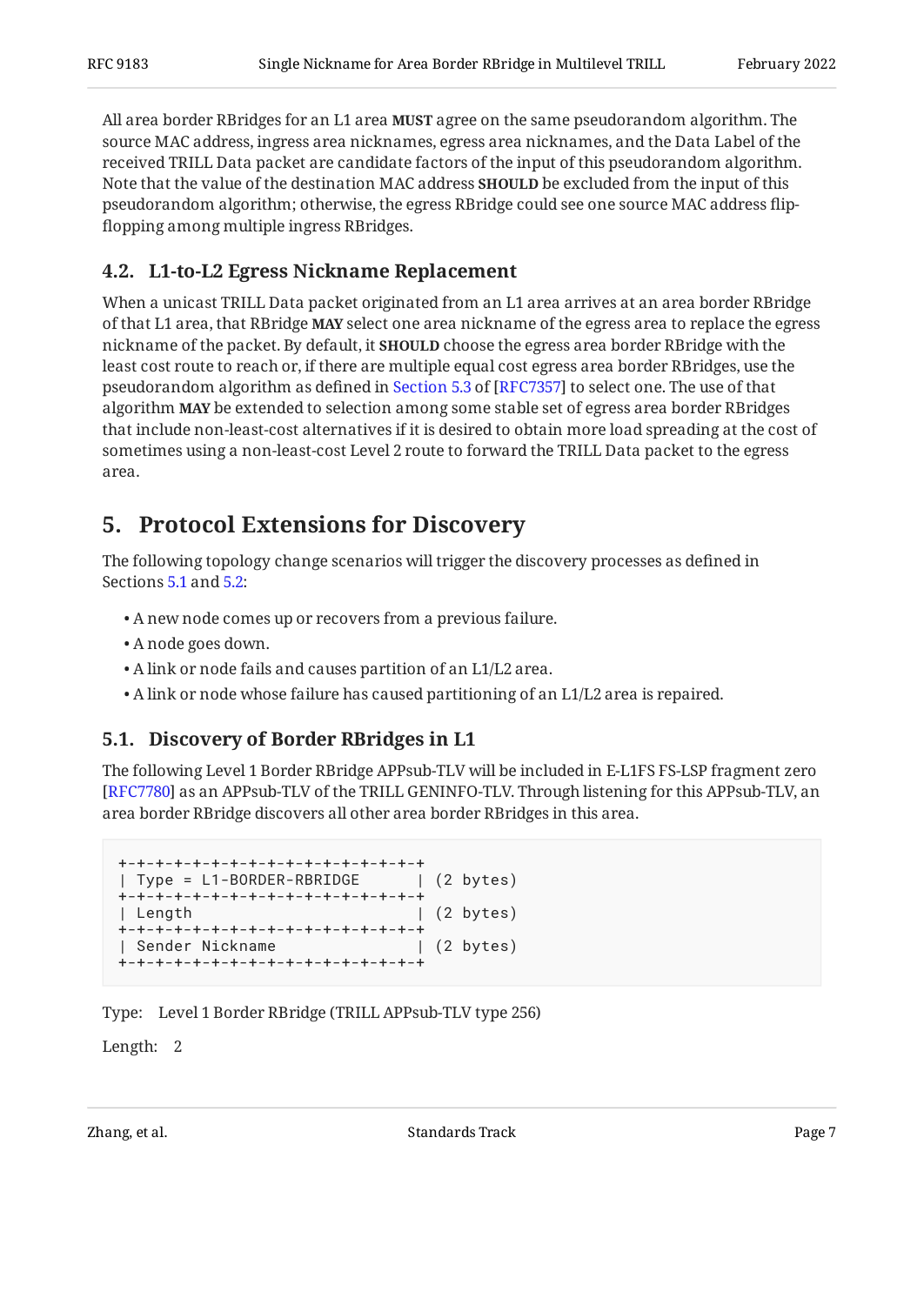Sender Nickname: The nickname the originating IS will use as the L1 Border RBridge Nickname. This field is useful because the originating IS might own multiple nicknames.

### <span id="page-7-0"></span>**[5.2. Discovery of Border RBridge Sets in L2](#page-7-0)**

The following APPsub-TLV will be included in an E-L2FS FS-LSP fragment zero [RFC7780] as an APPsub-TLV of the TRILL GENINFO-TLV. Through listening to this APPsub-TLV in L2, an area border RBridge discovers all groups of L1 border RBridges and each such group identifies an area.

```
+-+-+-+-+-+-+-+-+-+-+-+-+-+-+-+-+-+<br>| Type = L1-BORDER-RB-GROUP | (2 bytes)
| Type = L1-BORDER-RB-GROUP
+-+-+-+-+-+-+-+-+-+-+-+-+-+-+-+-+
| Length | (2 bytes)
+-+-+-+-+-+-+-+-+-+-+-+-+-+-+-+-+
| L1 Border RBridge Nickname 1 | (2 bytes)
+-+-+-+-+-+-+-+-+-+-+-+-+-+-+-+-+
| ... |
+-+-+-+-+-+-+-+-+-+-+-+-+-+-+-+-+
| L1 Border RBridge Nickname k | (2 bytes)
+-+-+-+-+-+-+-+-+-+-+-+-+-+-+-+-+
```
Type: Level 1 Border RBridge Group (TRILL APPsub-TLV type 257)

Length:  $2 * k$ . If length is not a multiple of 2, the APPsub-TLV is corrupt and **MUST** be ignored.

L1 Border RBridge Nickname: The nickname that an area border RBridge uses as the L1 Border RBridge Nickname. The L1-BORDER-RB-GROUP TLV generated by an area border RBridge **MUST** include all L1 Border RBridge Nicknames of the area. It's **RECOMMENDED** that these k nicknames are ordered in ascending order according to the 2-octet nickname considered as an unsigned integer.

When an L1 area is partitioned [RFC8243], border RBridges will re-discover each other in both L1  $\,$ and L2 through exchanging LSPs. In L2, the set of border RBridge nicknames for this splitting area will change. Border RBridges that detect such a change **MUST** flush the reachability information associated to any RBridge nickname from this changing set.

# <span id="page-7-1"></span>**[6. One Border RBridge Connects Multiple Areas](#page-7-1)**

It's possible that one border RBridge (say, RB1) connects multiple L1 areas. RB1 **SHOULD** use a single area nickname for itself for all these areas to minimize nickname consumption and the number of nicknames being advertised in L2; however, such a border RBridge might have to hold multiple nicknames -- for example, it might be the root of multiple L1 or multiple L2 distribution trees.

Nicknames used within one of these L1 areas can be reused within other areas. It's important that packets destined to those duplicated nicknames are sent to the right area. Since these areas are connected to form a layer 2 network, duplicated {MAC, Data Label} across these areas **SHOULD NOT**occur (see Section 4.2.6 of [RFC6325] for tie breaking rules). Now suppose a TRILL Data packet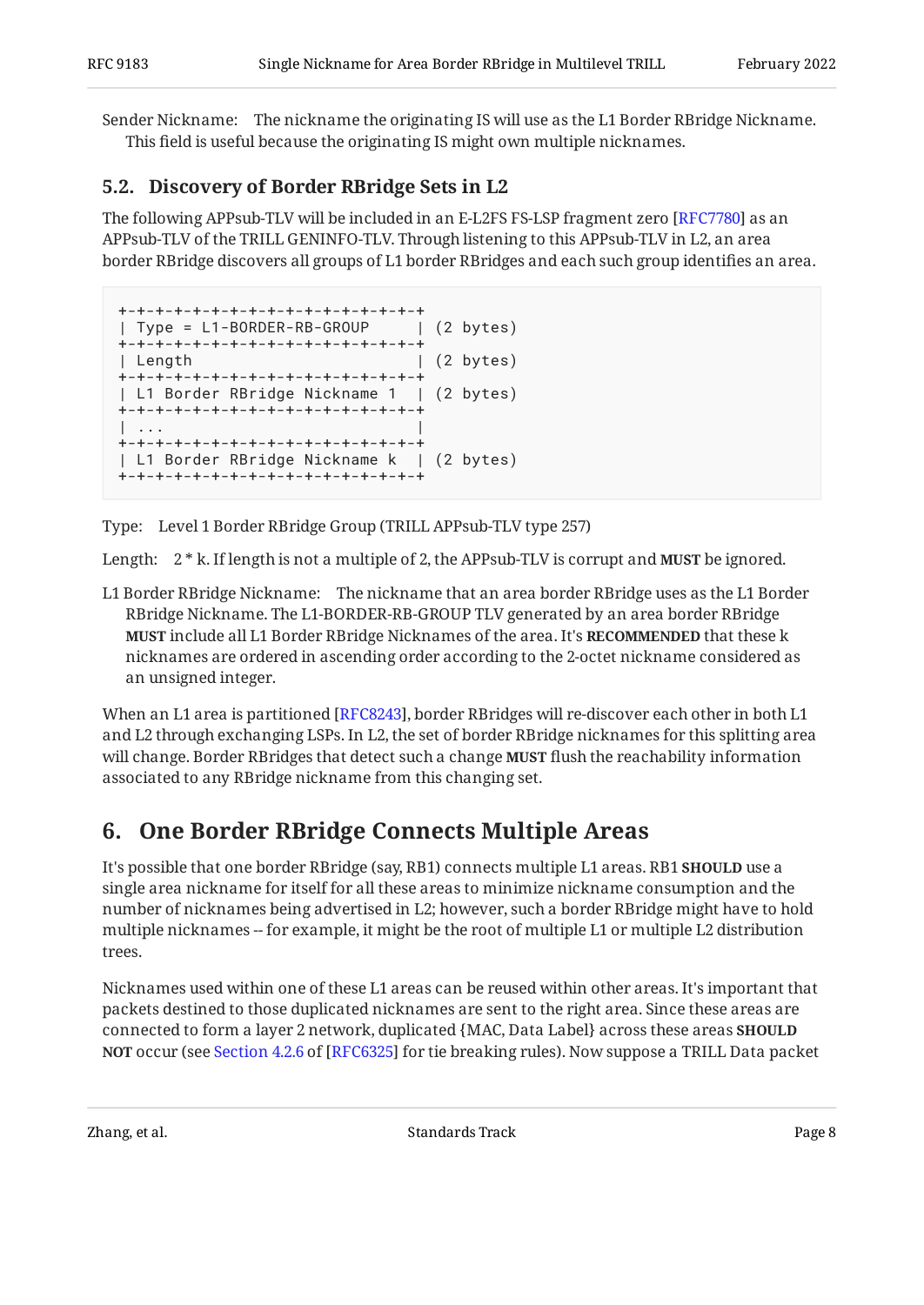arrives at the area border nickname of RB1. For a unicast packet, RB1 can look up the {MAC, Data Label} entry in its MAC table to identify the right destination area (i.e., the outgoing interface) and the egress RBridge's nickname. For a multicast packet for each attached L1 area: either RB1 is not the DBRB and RB1 will not transition the packet, or RB1 is the DBRB. If RB1 is the DBRB, RB1 follows the following rules:

- $\bullet$  If this packet originated from an area out of the connected areas, RB1 replicates this packet and floods it on the proper Level 1 trees of all the areas in which it acts as the DBRB.
- $\bullet$  If the packet originated from one of the connected areas, RB1 replicates the packet it receives from the Level 1 tree and floods it on other proper Level 1 trees of all the areas in which it acts as the DBRB except the originating area (i.e., the area connected to the incoming interface). RB1 might also receive the replication of the packet from the Level 2 tree. This replication be dropped by RB1. It recognizes such packets by their ingress nickname being the **MUST** nickname of one of the border RBridges of an L1 area for which the receiving border RBridge is DBRB.

# <span id="page-8-0"></span>**[7. E-L1FS/E-L2FS Backwards Compatibility](#page-8-0)**

All Level 2 RBridges **MUST** support E-L2FS [RFC7356] [RFC7780]. The Extended TLVs defined in [Section 5](#page-6-1) are to be used in Extended Level 1/2 Flooding Scope (E-L1FS/E-L2FS) Protocol Data Units (PDUs). Area border RBridges **MUST** support both E-L1FS and E-L2FS. RBridges that do not support both E-L1FS or E-L2FS cannot serve as area border RBridges but they can appear in an L1 area acting as non-area-border RBridges.

# <span id="page-8-1"></span>**[8. Manageability Considerations](#page-8-1)**

If an L1 Border RBridge Nickname is configured at an RBridge and that RBridge has both L1 and L2 adjacencies, the multilevel feature as specified in this document is turned on for that RBridge and normally uses an L2 nickname in both L1 and L2 although, as provided below, such an RBridge may have to fall back to multilevel unique nickname behavior [\[RFC8397\]](#page-11-3), in which case it uses this L1 nickname. In contrast, unique nickname multilevel as specified in [RFC8397] is enabled by the presence of L1 and L2 adjacencies without an L1 Border RBridge Nickname being configured. RBridges supporting only unique nickname multilevel do not support the configuration of an L2 Border RBridge Nickname. RBridges supporting only the single-level TRILL base protocol specified in [[RFC6325\]](#page-10-2) do not support L2 adjacencies.

RBridges that support and are configured to use single nickname multilevel as specified in this document **MUST** support unique nickname multilevel [RFC8397]. If there are multiple border RBridges between an L1 area and L2, and one or more of them only support or are only configured for unique nickname multilevel [RFC8397], any of these border RBridges that are configured to use single nickname multilevel **MUST** fall back to behaving as a unique nickname border RBridge for that L1 area. Because overlapping sets of RBridges may be the border RBridges for different L1 areas, an RBridge supporting single nickname **MUST** be able to simultaneously support single nickname for some of its L1 areas and unique nickname for others. For example, RB1 and RB2 might be border RBridges for L1 area A1 using single nickname while RB2 and RB3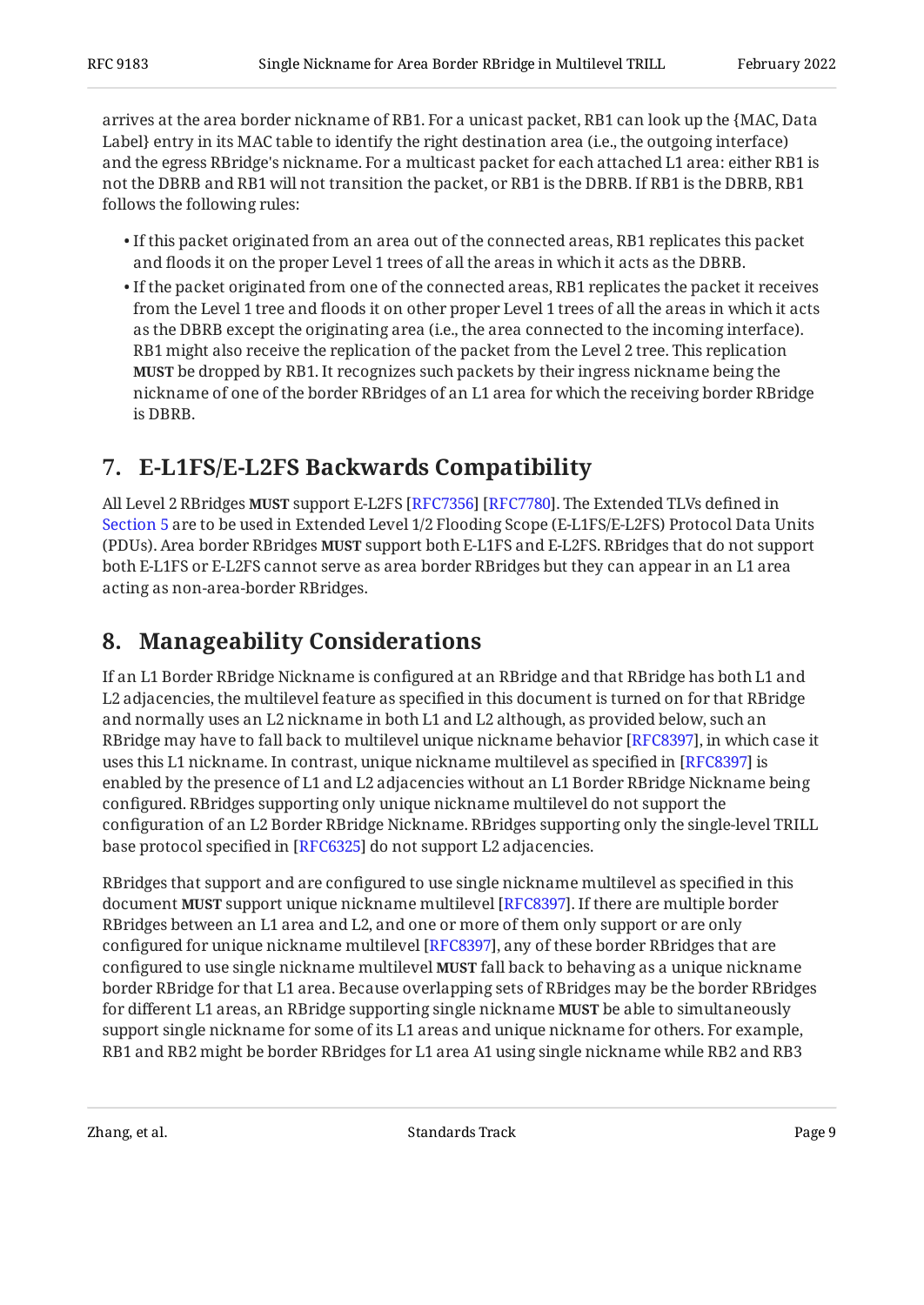are border RBridges for area A2. If RB3 only supports unique nicknames, then RB2 must fall back to unique nickname for area A2 but continue to support single nickname for area A1. Operators **SHOULD** be notified when this fallback occurs. The presence of border RBridges using unique nickname multilevel can be detected because they advertise in L1 the blocks of nicknames available within that L1 area.

In both the unique nickname approach specified in [RFC8397] and the single nickname aggregated approach specified in this document, an RBridge that has L1 and L2 adjacencies uses the same nickname in L1 and L2. If an RBridge is configured with an L1 Border RBridge Nickname for any a Level 1 area, it uses this nickname across the Level 2 area. This L1 Border RBridge Nickname cannot be used in any other Level 1 area except other Level 1 areas for which the same RBridge is a border RBridge with this L1 Border RBridge Nickname configured.

In addition to the manageability considerations specified above, the manageability specifications in [RFC6325] still apply.

Border RBridges replace ingress and/or egress nickname when a TRILL Data packet traverses a TRILL L2 area. A TRILL Operations, Administration, and Maintenance (OAM) message will be forwarded through the multilevel single nickname TRILL campus using a MAC address belonging to the destination RBridge [RFC7455].

# <span id="page-9-0"></span>**[9. Security Considerations](#page-9-0)**

For general TRILL Security Considerations, see [RFC6325].

The newly defined TRILL APPsub-TLVs in [Section 5](#page-6-1) are transported in IS-IS PDUs whose authenticity can be enforced using regular IS-IS security mechanism [[IS-IS\]](#page-11-4) [[RFC5310\]](#page-11-5). Malicious devices may also fake the APPsub-TLVs to attract TRILL Data packets, interfere with multilevel TRILL operation, induce excessive state in TRILL switches (or in any bridges that may be part of the TRILL campus), etc. For this reason, RBridges **SHOULD** be configured to use the IS-IS Authentication TLV (10) in their IS-IS PDUs so that IS-IS security [RFC5310] can be used to authenticate those PDUs and discard them if they are forged.

Using a variation of aggregated nicknames, and the resulting possible duplication of nicknames between areas, increases the possibility of a TRILL Data packet being delivered to the wrong egress RBridge if areas are unexpectedly merged as compared with a scheme where all nicknames in the TRILL campus are, except as a transient condition, unique such as the scheme in [RFC8397]. However, in many cases, the data would be discarded at that egress RBridge because it would not match a known end station Data Label / MAC address.

# <span id="page-9-1"></span>**[10. IANA Considerations](#page-9-1)**

IANA has allocated two new types under the TRILL GENINFO TLV [\[RFC7357\]](#page-10-6) from the range allocated by Standards Action [RFC8126] for the TRILL APPsub-TLVs defined in [Section 5.](#page-6-1) The following entries have been added to the "TRILL APPsub-TLV Types under IS-IS TLV 251 Application Identifier 1" registry on the TRILL Parameters IANA web page.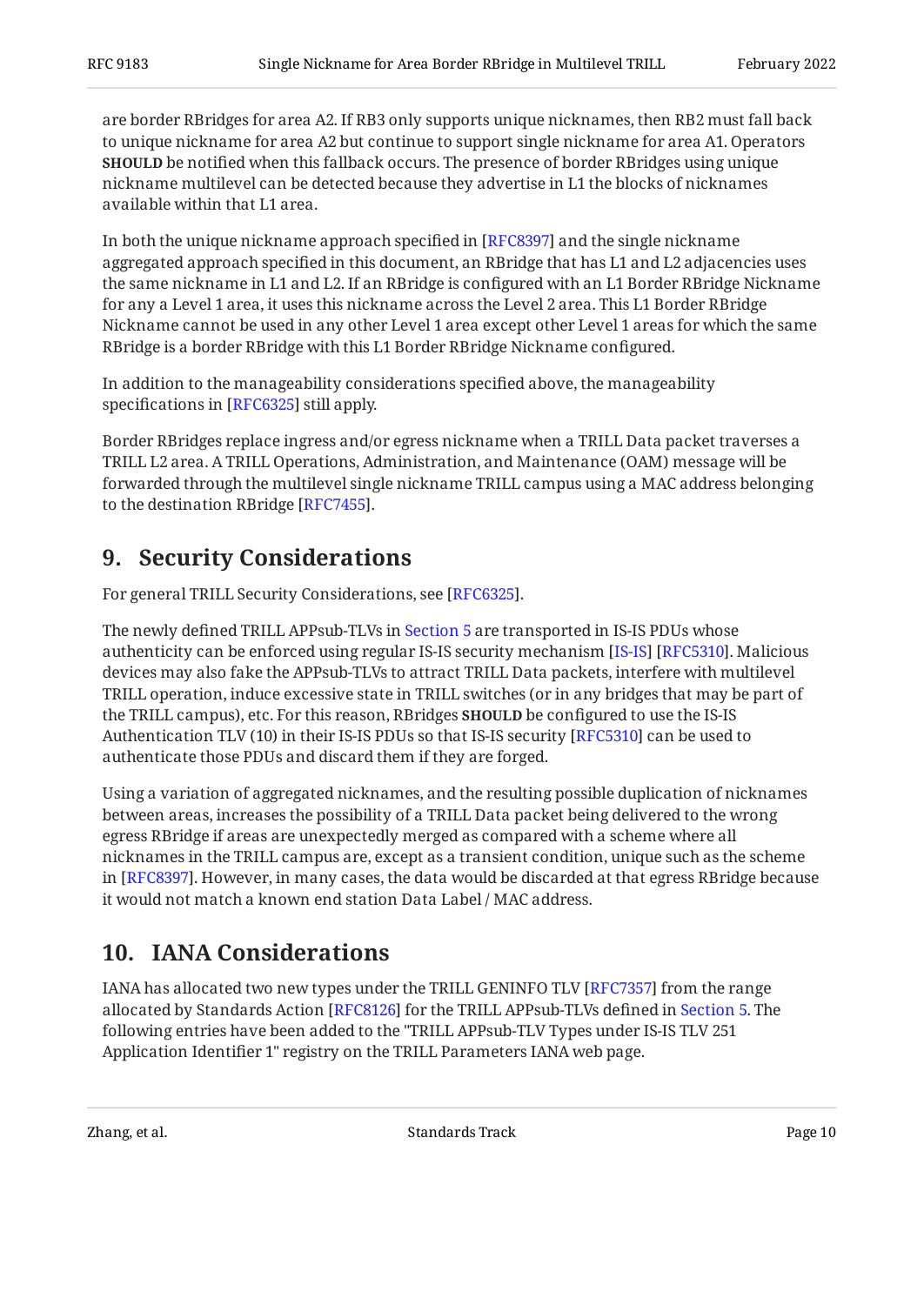<span id="page-10-10"></span>

|         | Type Name                   | <b>Reference</b> |
|---------|-----------------------------|------------------|
| 256     | L1-BORDER-RBRIDGE           | RFC 9183         |
| 257     | L1-BORDER-RB-GROUP RFC 9183 |                  |
| Table 1 |                             |                  |

### <span id="page-10-1"></span><span id="page-10-0"></span>**[11. References](#page-10-0)**

#### **[11.1. Normative References](#page-10-1)**

- <span id="page-10-4"></span>**[RFC2119]** Bradner, S., "Key words for use in RFCs to Indicate Requirement Levels", BCP 14, RFC 2119, DOI 10.17487/RFC2119, March 1997, [<https://www.rfc-editor.org/info/](https://www.rfc-editor.org/info/rfc2119) . [rfc2119](https://www.rfc-editor.org/info/rfc2119)>
- <span id="page-10-2"></span>**[RFC6325]** Perlman, R., Eastlake 3rd, D., Dutt, D., Gai, S., and A. Ghanwani, "Routing Bridges (RBridges): Base Protocol Specification", RFC 6325, DOI 10.17487/RFC6325, July 2011, <[https://www.rfc-editor.org/info/rfc6325>](https://www.rfc-editor.org/info/rfc6325).
- <span id="page-10-7"></span>**[RFC7356]** Ginsberg, L., Previdi, S., and Y. Yang, "IS-IS Flooding Scope Link State PDUs (LSPs)", RFC 7356, DOI 10.17487/RFC7356, September 2014, [<https://www.rfc-](https://www.rfc-editor.org/info/rfc7356). [editor.org/info/rfc7356](https://www.rfc-editor.org/info/rfc7356)>
- <span id="page-10-6"></span>**[RFC7357]** Zhai, H., Hu, F., Perlman, R., Eastlake 3rd, D., and O. Stokes, "Transparent Information (ESADI) Protocol", RFC 7357, DOI 10.17487/RFC7357, September 2014, . [<https://www.rfc-editor.org/info/rfc7357](https://www.rfc-editor.org/info/rfc7357)> Interconnection of Lots of Links (TRILL): End Station Address Distribution
- <span id="page-10-8"></span>**[RFC7455]** Senevirathne, T., Finn, N., Salam, S., Kumar, D., Eastlake 3rd, D., Aldrin, S., and Y. Li, "Transparent Interconnection of Lots of Links (TRILL): Fault Management", RFC 7455, DOI 10.17487/RFC7455, March 2015, [<https://www.rfc-editor.org/info/](https://www.rfc-editor.org/info/rfc7455) . [rfc7455](https://www.rfc-editor.org/info/rfc7455)>
- <span id="page-10-3"></span>**[RFC7780]** Eastlake 3rd, D., Zhang, M., Perlman, R., Banerjee, A., Ghanwani, A., and S. Gupta, Corrections, and Updates", RFC 7780, DOI 10.17487/RFC7780, February 2016, . [<https://www.rfc-editor.org/info/rfc7780](https://www.rfc-editor.org/info/rfc7780)> "Transparent Interconnection of Lots of Links (TRILL): Clarifications,
- <span id="page-10-9"></span>**[RFC8126]** Cotton, M., Leiba, B., and T. Narten, "Guidelines for Writing an IANA Considerations Section in RFCs", BCP 26, RFC 8126, DOI 10.17487/RFC8126, June 2017, <https://www.rfc-editor.org/info/rfc8126>.
- <span id="page-10-5"></span>**[RFC8174]** Leiba, B., "Ambiguity of Uppercase vs Lowercase in RFC 2119 Key Words", BCP 14, RFC 8174, DOI 10.17487/RFC8174, May 2017, <[https://www.rfc-editor.org/info/](https://www.rfc-editor.org/info/rfc8174) . [rfc8174](https://www.rfc-editor.org/info/rfc8174)>

Zhang, et al. Standards Track Page 11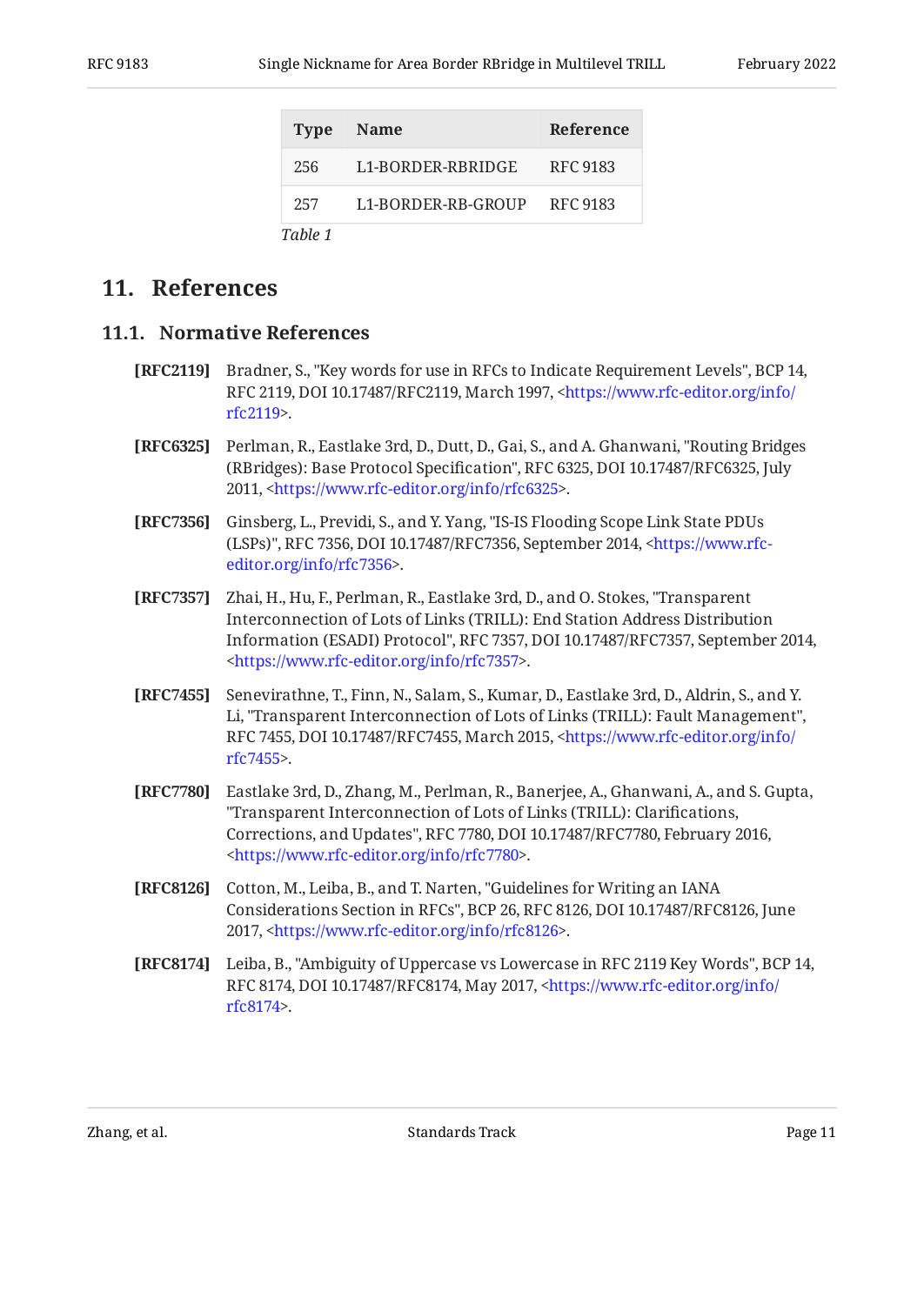<span id="page-11-3"></span>**[RFC8397]** Zhang, M., Eastlake 3rd, D., Perlman, R., Zhai, H., and D. Liu, "Transparent , Interconnection of Lots of Links (TRILL) Multilevel Using Unique Nicknames" RFC 8397, DOI 10.17487/RFC8397, May 2018, <[https://www.rfc-editor.org/info/](https://www.rfc-editor.org/info/rfc8397) . [rfc8397](https://www.rfc-editor.org/info/rfc8397)>

#### <span id="page-11-4"></span><span id="page-11-0"></span>**[11.2. Informative References](#page-11-0)**

- **[IS-IS]** International Organization for Standardization, "Information technology -providing the connectionless-mode network service (ISO 8473)", ISO 8473, ISO/ IEC 10589:2002, Second Edition, November 2002. Telecommunications and information exchange between systems -- Intermediate System to Intermediate System intra-domain routeing information exchange protocol for use in conjunction with the protocol for
- <span id="page-11-5"></span>**[RFC5310]** Bhatia, M., Manral, V., Li, T., Atkinson, R., White, R., and M. Fanto, "IS-IS Generic Cryptographic Authentication", RFC 5310, DOI 10.17487/RFC5310, February 2009, . [<https://www.rfc-editor.org/info/rfc5310](https://www.rfc-editor.org/info/rfc5310)>
- <span id="page-11-2"></span>**[RFC8243]** Perlman, R., Eastlake 3rd, D., Zhang, M., Ghanwani, A., and H. Zhai, "Alternatives for Multilevel Transparent Interconnection of Lots of Links (TRILL)", RFC 8243, DOI 10.17487/RFC8243, September 2017, <https://www.rfc-editor.org/info/rfc8243>.

# <span id="page-11-1"></span>**[Appendix A. Level Transition Clari](#page-11-1)fication**

It's possible that an L1 RBridge is only reachable from a non-DBRB border RBridge. If this non-DBRB RBridge refrains from Level transition, the question is, how can a multicast packet reach this L1 RBridge? The answer is, it will be reached after the DBRB performs the Level transition and floods the packet using an L1 distribution tree.

Take the following figure as an example. RB77 is reachable from the border RBridge RB30 while RB3 is the DBRB. RB3 transitions the multicast packet into L1 and floods the packet on the distribution tree rooted from RB3. This packet is finally flooded to RB77 via RB30.



In the above example, the multicast packet is forwarded along a non-optimal path. A possible improvement is to have RB3 configured not to belong to this area. In this way, RB30 will surely act as the DBRB to do the Level transition.